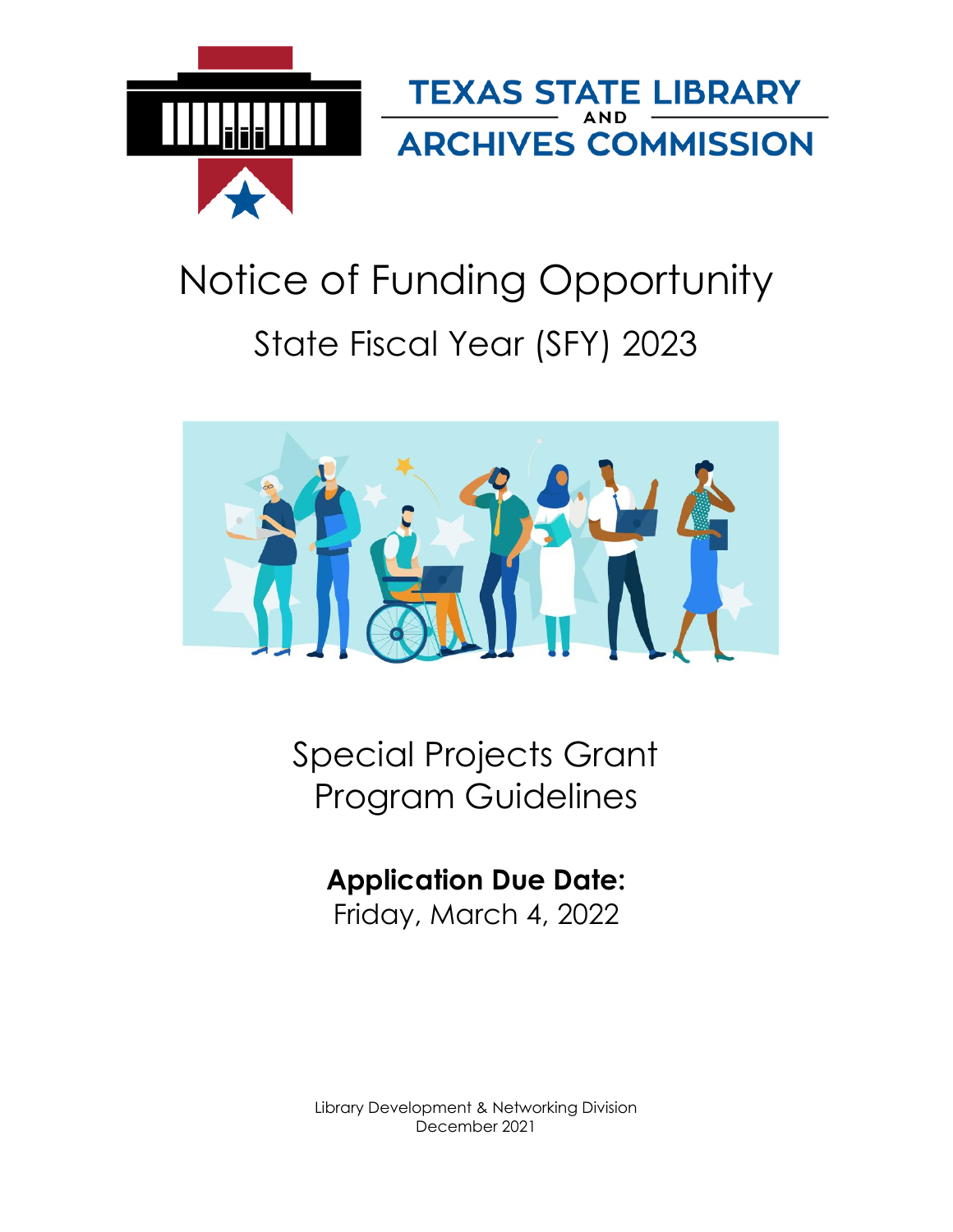# *Table of Contents*

#### **Comments regarding the programs and services of the Texas State Library and Archives Commission can be addressed to: Director and Librarian**

P. O. Box 12927 • Austin, Texas 78711-2927 512-463-5460 512-463-5436 fax

*Cover image:* Courtesy of Bigstock Photo.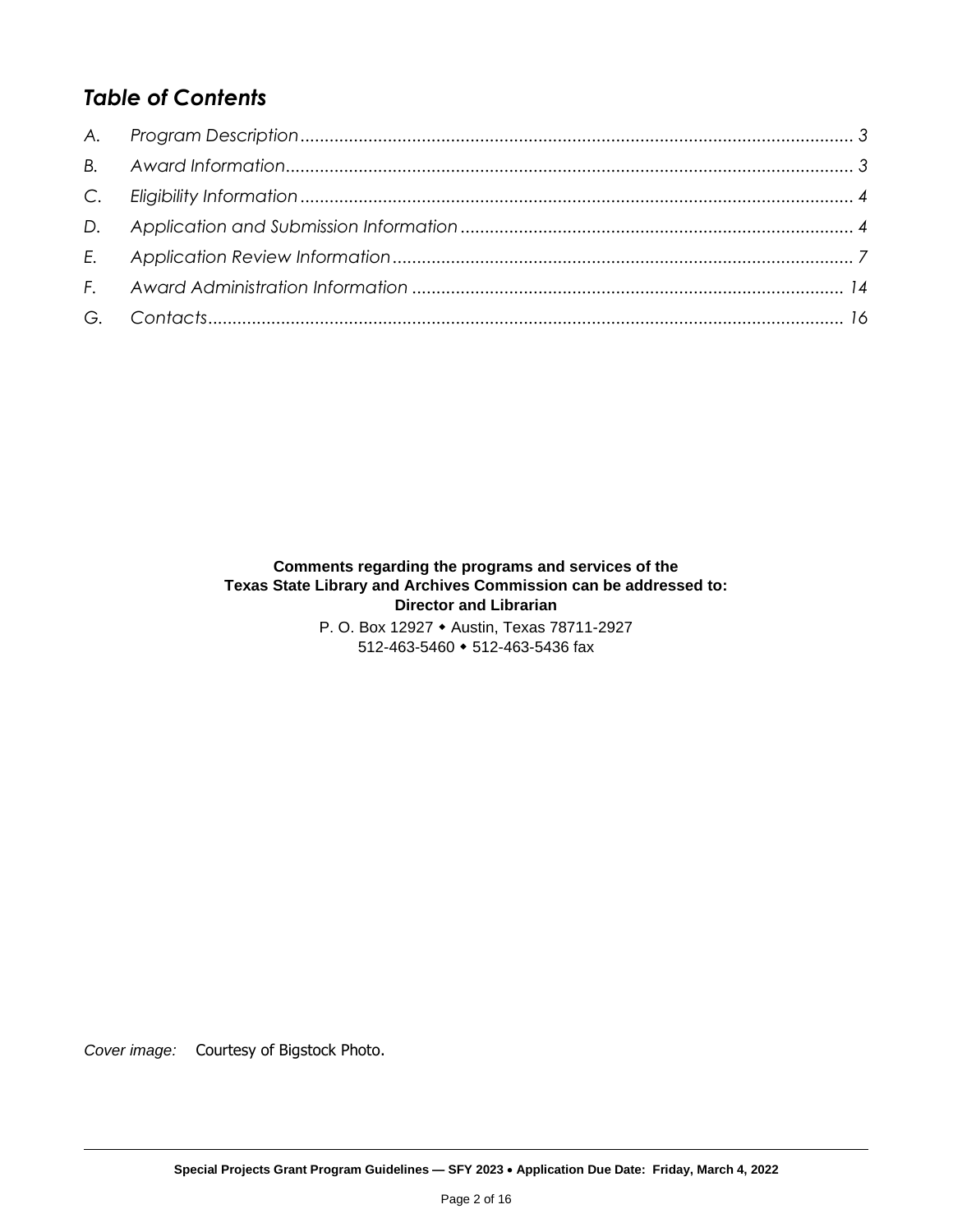# <span id="page-2-0"></span>**A. Program Description**

#### **Goals and Purposes – 13 Texas Administrative Code (TAC) §2.410**

This grant program provides funds for programs that expand library services to include all members of the library's community. It enables libraries to develop programs for populations with special needs or those having difficulty using the library. Programs focusing on community engagement or involving collaboration with other community organizations are strongly encouraged. Programs must emphasize improved services by the library to its customers. These programs must meet the following LSTA goals as identified in the [2018-2022 LSTA 5-Year](https://www.tsl.texas.gov/sites/default/files/public/tslac/ld/pubs/lstaplan/LSTA%202018-2022-final%20plan%20FINAL.pdf) Plan

[\(https://www.tsl.texas.gov/sites/default/files/public/tslac/ld/pubs/lstaplan/LSTA%202018-2022](https://www.tsl.texas.gov/sites/default/files/public/tslac/ld/pubs/lstaplan/LSTA%202018-2022-final%20plan%20FINAL.pdf) [final%20plan%20FINAL.pdf\)](https://www.tsl.texas.gov/sites/default/files/public/tslac/ld/pubs/lstaplan/LSTA%202018-2022-final%20plan%20FINAL.pdf).

*Needs*

- All Texans and Texas communities need access to Internet-connected resources and services and support to use the resources and services to meet individual and community needs.
- Texans of all ages need access to resources and services that promote and enhance literacy and further formal and informal learning.
- Texans need access to resources and services for workforce development in order to prosper and enhance the economic development of their communities.

*Goals*

- Texans will have access to shared library resources to meet their educational and informational needs.
- Texans and Texas communities will have access to Internet connected resources and services through Texas libraries to meet community and personal goals and the support needed to use the resources and services successfully.
- Texans will have access to library services that support literacy and educational attainment, especially early childhood and family literacy, digital literacy, and lifelong learning.
- Texans will enhance their workforce readiness, including business and entrepreneurial endeavors, through use of materials and services at their libraries.
- Texans will receive library services that effectively respond to community needs.

The purpose is not for collection development or other activities primarily focused on the acquisition of library materials or resources.

Applications for FY 2022 may be submitted in one of two Special Projects programs — *Special Projects 25 or Special Projects 75.* Applicants may not apply for both programs in the same program year.

*Special Projects 25* will support eligible projects for a single year with grant funding up to \$25,000. Projects will not be eligible for additional TSLAC grant funding beyond the initial grant period.

*Special Projects 75* grants will support larger projects implemented over multiple years within the TSLAC guidelines. Successful applicants will be eligible to apply for grant funds to support additional work on the project for up to two additional years following the initial grant period.

#### <span id="page-2-1"></span>**B. Award Information**

Approximately \$750,000 is expected to be available for Special Projects Grants, subject to approval by the Texas State Library and Archives Commission and the availability of funds. Funding is provided by the U.S. Institute of Museum and Library Services (IMLS) as a subaward of IMLS' Grants to States Program under the Library Services and Technology Act.

Assistance Listing Number/Title: 45.310 Grants to States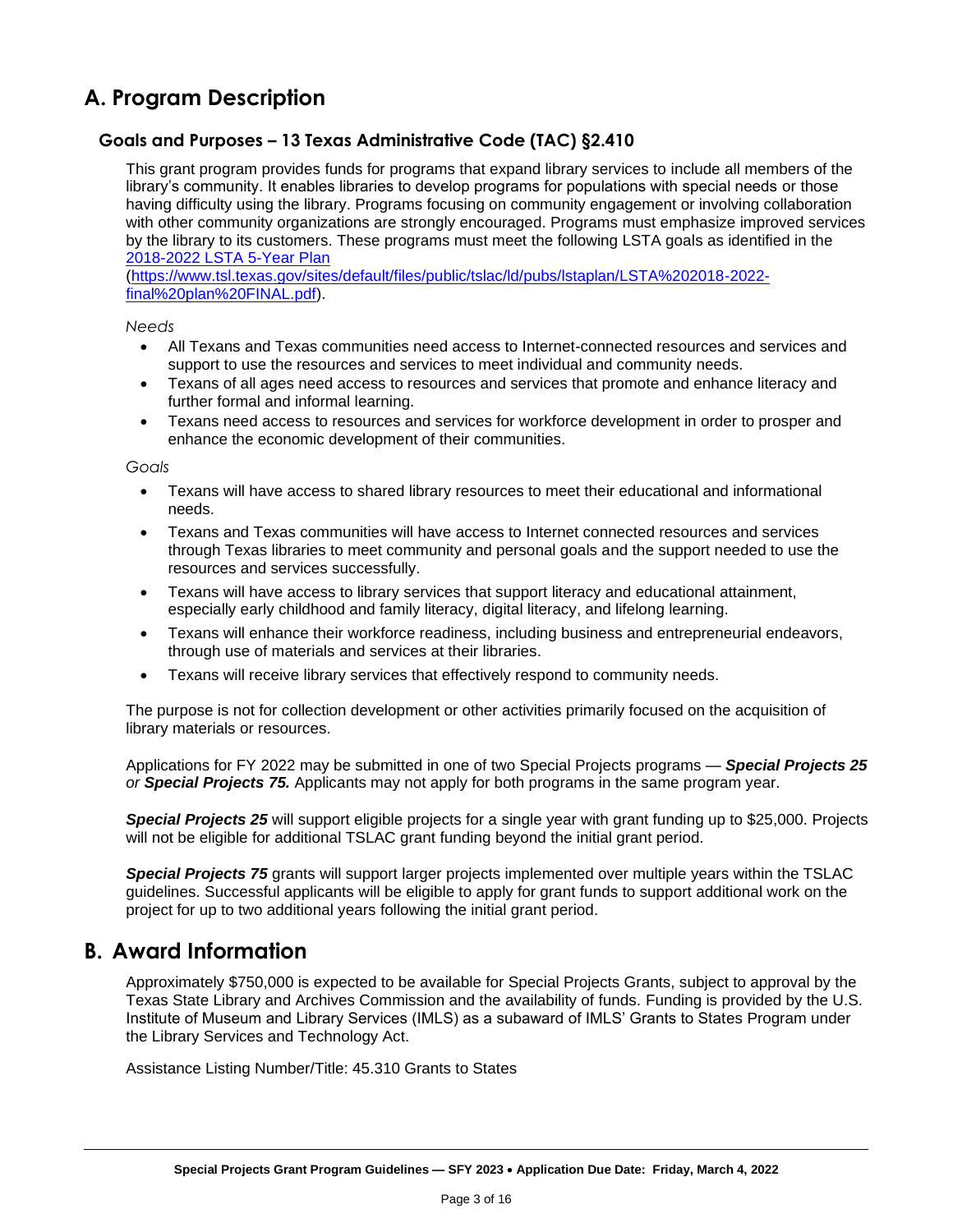#### **Maximum Award**

Applications of all sizes are encouraged. While the request may be part of a larger program, awards will not exceed \$25,000 for Special Projects 25 or \$75,000 for Special Projects 75.

#### **Length of Funding**

Funding will be for one state fiscal year (September 1, 2022–August 31, 2023).

# <span id="page-3-0"></span>**C. Eligibility Information**

Through their governing authority, accredited public libraries, local public library systems, libraries that are members of the TexShare Library Consortium, or non-profit organizations that are applying on behalf of accredited libraries and/or TexShare members, are eligible to apply for funds.

An applicant that is a non-profit organization is eligible only if the organization's organizational charter, operating guidelines, or mission statement includes providing direct support for affiliated library activities and goals as a defined objective. Public library applicants must be accredited by the Texas State Library and Archives Commission for the fiscal year in which the grant contracts are issued.

There is no requirement for cost sharing, matching funds, or cost participation with this grant program.

Applicants may only submit one application for consideration under the Special Projects grant program per funding cycle.

Successful applicants may be eligible to apply for Special Projects grant funds for the two years following the *initial* grant period depending on which program is selected. Funding in the initial grant period does not guarantee funding in subsequent grant periods. The second- and third-year applications will be evaluated on the same criteria as new applications. No applicant will be eligible for a fourth year of funding for the same project.

#### **Eligible Expenses**

This grant program may fund costs for staff, equipment\*\*, capital expenditures, supplies, professional services, and other typical operating expenses, as permitted by 13 TAC §2.116 (Uniform Grants Management Standards). The grant may also cover indirect costs as permitted in 2 CFR 200.

The purpose of this grant is *not* for collection development or other activities primarily focused on the acquisition of library materials or resources outside of the proposed program, or digitization projects, except as noted in the grant guidelines.

*\*\* Equipment costing \$5,000 or more per unit will require approval from IMLS before purchase.*

#### <span id="page-3-1"></span>**Ineligible Expenses**

Except as provided in grant guidelines, competitive grants may NOT fund the following costs:

- a. Capital expenditures related to the purchase of real property, buildings, or motor vehicles
- b. Capital expenditures related to the construction or expansion of facilities, including fixtures and services
- c. Capital expenditures related to renovation costs, including fixtures and services
- d. Food, beverages, or food delivery equipment or services
- e. Awards, honoraria, prizes, or gifts
- f. Equipment or technology not specifically associated with grant related services and programs.
- g. Transportation/travel for participants or library personnel
- h. Databases currently offered or similar to ones offered by the agency (i.e., a magazine index database may not be purchased if a comparable one is provided by the agency)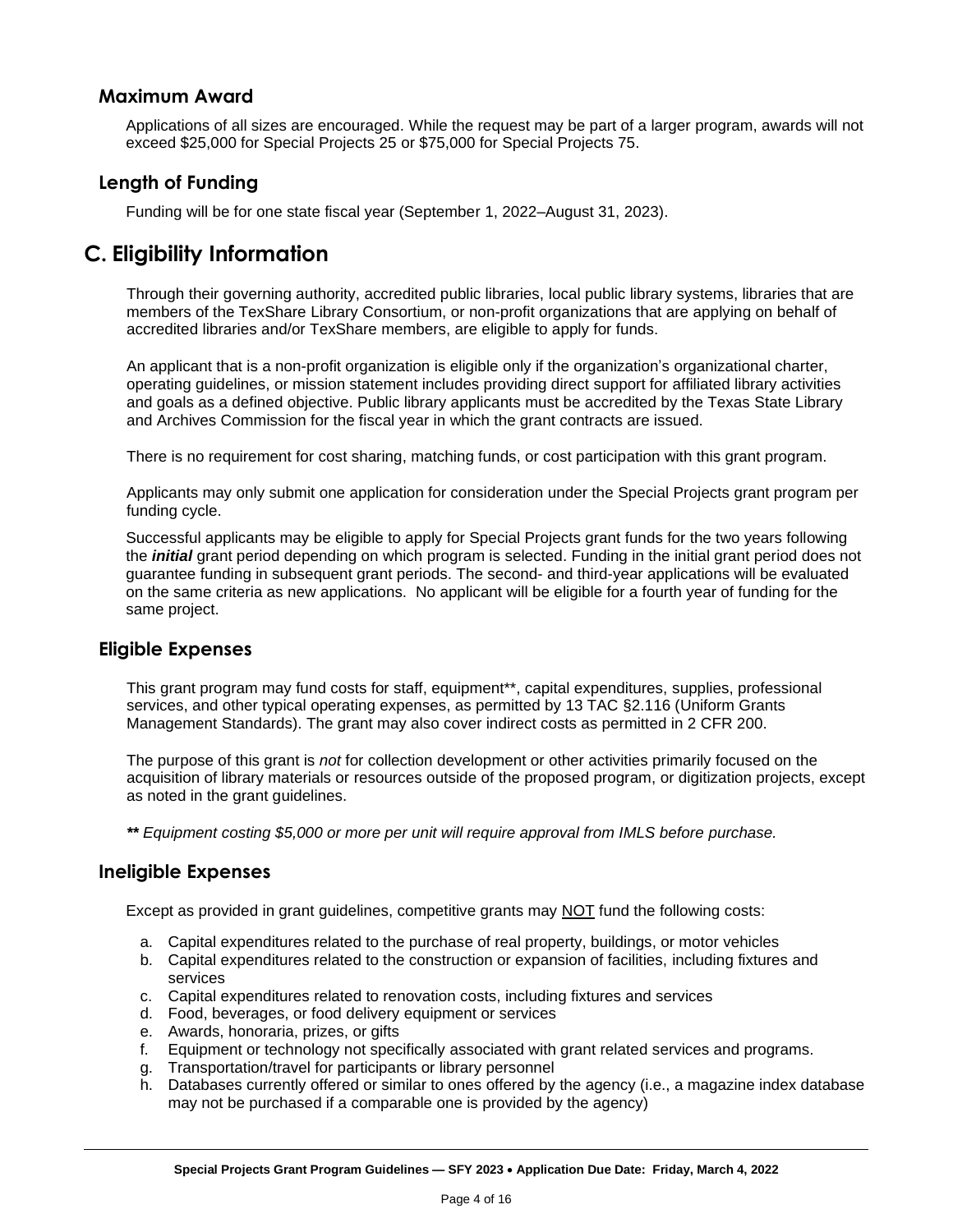- i. Collection development purchases not specifically associated with grant related services and programs
- j. Advertising or public relations costs not specifically associated with grant related services and programs
- k. Performers or presenters whose purpose is to entertain rather than to educate
- l. Other expenses as excluded in the guidelines

# **D. Application and Submission Information**

TSLAC strongly encourages potential applicants to review the TSLAC grants webpage [\(https://www.tsl.texas.gov/ldn/grants\)](https://www.tsl.texas.gov/ldn/grants) to learn more about the competitive grant programs and process.

#### Project Development and Draft Review

The Texas State Library and Archives Commission (TSLAC) recommends that applicants discuss their projects with TSLAC staff before developing a proposal. TSLAC consultants are available to help throughout application development and in determining the best grant program for your project. For more information, contact Bethany Wilson via e-mail at [grants@tsl.texas.gov.](../../emccormick/AppData/Local/Microsoft/Windows/INetCache/Content.Outlook/XWYCDKFF/grants@tsl.texas.gov)

TSLAC also strongly encourages applicants to submit a draft of the proposal to TSLAC for review. TSLAC has created a Microsoft® Word® grant application template, available on the TSLAC website at <https://www.tsl.texas.gov/ldn/grants/programs> for applicants to use in preparing a draft which can then be used to populate the online application. Please note that the online application will not accept tables, charts, or images.

To allow adequate time to review the draft proposal, submit the draft via e-mail to [grants@tsl.texas.gov,](../../emccormick/AppData/Local/Microsoft/Windows/INetCache/Content.Outlook/XWYCDKFF/grants@tsl.texas.gov) with the subject line "2023 Draft Proposal," **by Friday, February 11, 2022.**

#### **Grant Management System (GMS) Access**

TSLAC uses a grant management system or GMS that enables applicants to apply for grants electronically through a web portal at https://grants.tsl.texas.gov. Applications and required documents must be submitted in GMS by the due date to be eligible for consideration. To submit your application online, you must have an active GMS account. To create or activate an account, please have your library director submit a completed GMS Import Template [\(https://www.tsl.texas.gov/ldn/grants/forms-tools\)](https://www.tsl.texas.gov/ldn/grants/forms-tools) to [grants@tsl.texas.gov.](../../emccormick/AppData/Local/Microsoft/Windows/INetCache/Content.Outlook/X485HRKX/grants@tsl.texas.gov) The e-mail should reference "GMS Access" in the subject line. TSLAC staff will review the request and grant appropriate access.

If needed because of difficulty using the Internet or for other accessibility reasons, potential applicants may request paper copies of materials from Bethany Wilson, TSLAC Grants Administrator, via e-mail at [grants@tsl.texas.gov.](../../emccormick/AppData/Local/Microsoft/Windows/INetCache/Content.Outlook/XWYCDKFF/grants@tsl.texas.gov)

#### **Application Components**

The grant application consists of the following components to be submitted in GMS (unless noted):

- 1. Application certification form (print, sign, and upload)
- 2. Program narrative and budget
- 3. Children's Internet Protection Act (CIPA) certification form (print, sign, and upload)
- 4. Letters of cooperation (if applicable) If the project is collaborative in nature, letters of cooperation indicating commitment of time, funds, volunteers, or other resources must be submitted from all participating organizations. Letters should be addressed to Bethany Wilson, Grants Administrator, TSLAC, P. O. Box 12927, Austin, Texas 78711-2927. Applicants are encouraged to upload letters in GMS.
- 5. Letters of support (optional) A maximum of three (3) letters of general support may also be submitted. Letters should be addressed to Bethany Wilson, Grants Administrator, TSLAC, P. O. Box 12927, Austin, Texas 78711-2927. Applicants are encouraged to upload letters in GMS.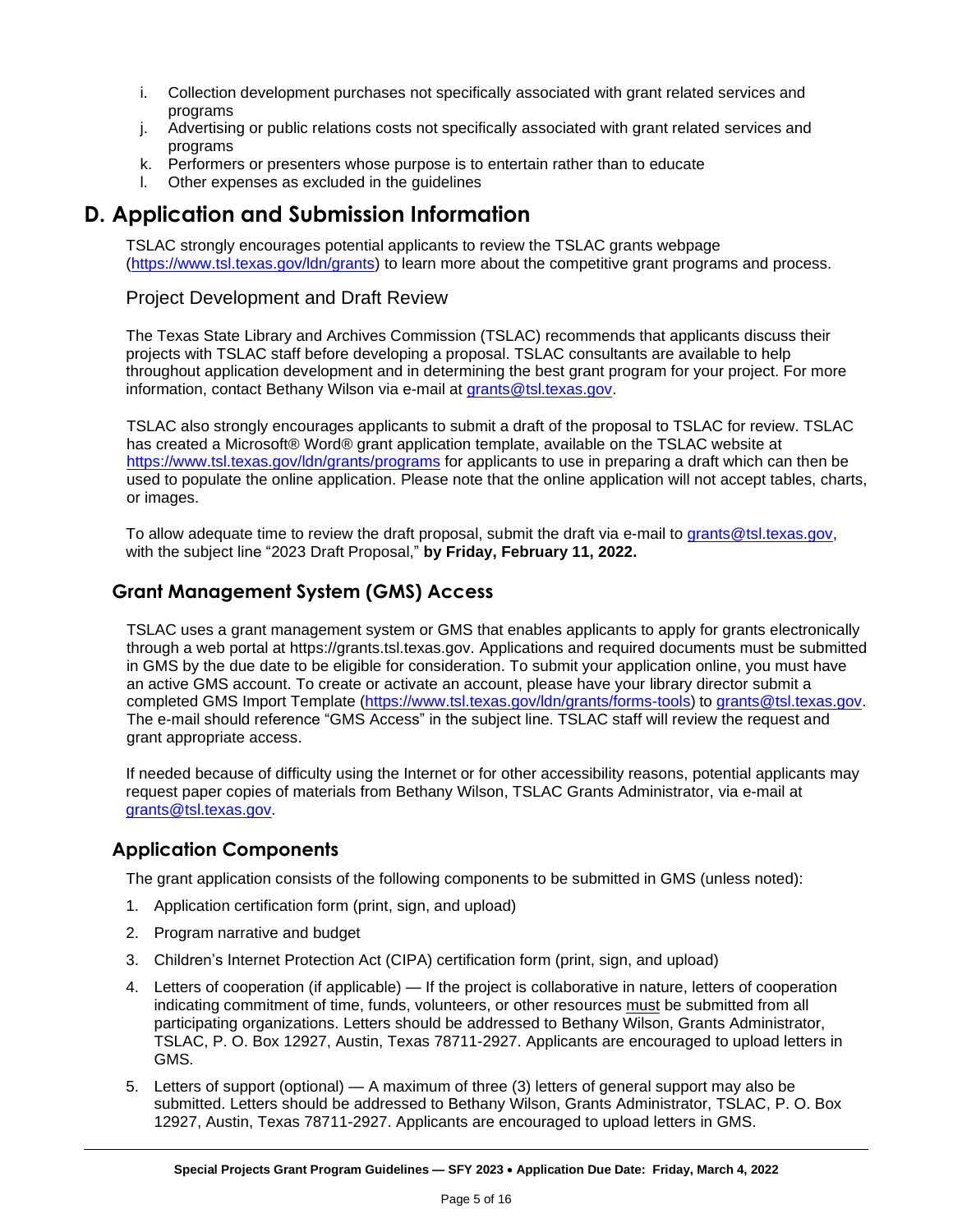#### **Other requirements**

Before submitting an application, applicant organizations must have a current and active federal Unique Entity ID (UEI). The federal government uses a unique identifier for each entity (company, non-profit, organization, etc.) that does business with the federal government. For more than two decades, Dun & Bradstreet's Data Universal Numbering System (DUNS) has served as the unique entity ID. On April 4, 2022, the federal government will complete the transition to a new UEI issued within the System for Award Management (SAM). At that time, the DUNS number will no longer be an accepted UEI.

If you are currently registered in SAM.gov, you've already been assigned a SAM Unique Entity ID. It's viewable on your entity registration record in SAM.gov. If you have never registered at SAM.gov or have never applied for a grant with TSLAC or other state or federal agency, you will need to initiate the process of obtaining a SAM UEI at SAM.gov.

After the grant application closes for submissions on March 4, 2022, TSLAC will send a survey link to all applicants to collect SAM UEI information to update your record in the TSLAC Grants Management System (GMS).

To get started registering your entity, to renew your registration, or for more information, visit [SAM.gov](https://sam.gov/content/home) or to refer to the *[Quick Start Guide for Getting a Unique Entity ID](https://www.msac.org/media/570/download?inline)*, published by the US General Services Administration (GSA).

#### **Who can submit the online application?**

Any individual authorized to use GMS and having the correct security role will be able to submit the application in GMS. Applicants will still be required to submit the signed application certification in GMS. The application certification must be signed by an individual authorized to enter into contracts with the State of Texas (e.g., county judge, city manager, etc.).

#### **Deadline and Submission**

Completed applications and *all* required documents must be submitted in GMS **by 11:59 p.m. Central Time, Friday, March 4, 2022.** *Please be advised that technical support will not be available after 5 p.m., Friday, March 4, 2022.*

If you are unable to submit your application and/or required documentation via GMS, you may submit documents via mail, e-mail, or fax. Please send to the attention of: **2023 Grants, Library Development & Networking Division,** via e-mail to [grants@tsl.texas.gov,](../../emccormick/AppData/Local/Microsoft/Windows/INetCache/Content.Outlook/XWYCDKFF/grants@tsl.texas.gov) fax at 512-936-2306, or mail to Library Development & Networking Division, TSLAC, P. O. Box 12927, Austin, TX 78711, (TSLAC street address: 1201 Brazos, Austin, TX 78701).

**Late submissions may be considered for review on a case-by-case basis following the TSLAC protest procedures as outlined in Section F (13 TAC §2.55) and decision by the Director and Librarian.**

#### **Program Timeline**

| Guidelines released                                                     |
|-------------------------------------------------------------------------|
| Draft proposals due to TSLAC for review (recommended, but not required) |
| Applications and required forms due in GMS                              |
| Application packets evaluated by Grant Review Panel                     |
| Applicants notified of Grant Review Panel recommendations               |
| Commission meets and approves projects; Contracts issued                |
|                                                                         |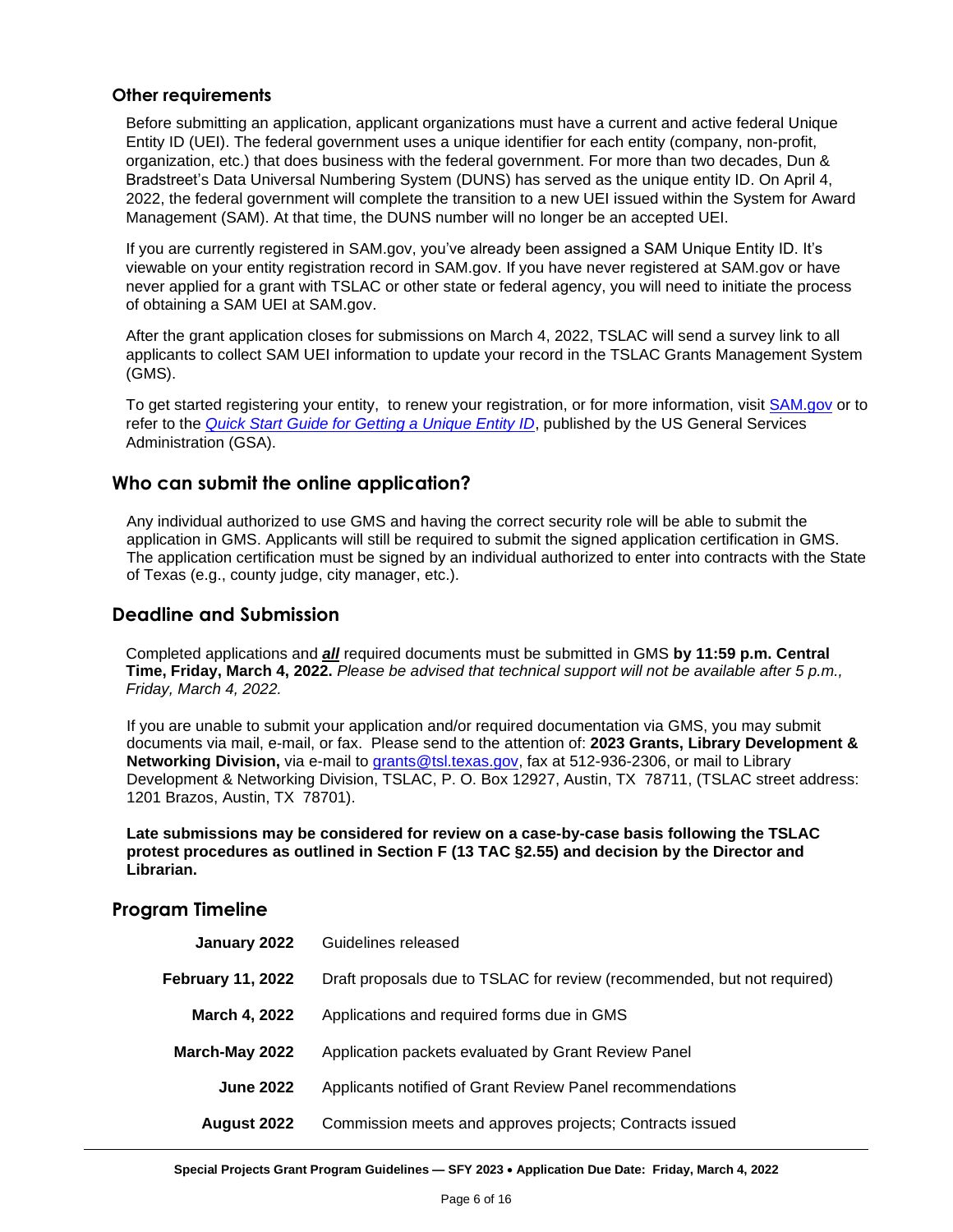**September 1, 2022** Projects begin

**August 31, 2023** Projects end

# <span id="page-6-0"></span>**E. Application Review Information**

#### **Criteria for Award**

This grant program is competitive. The Library Services and Technology Act (LSTA) Grant Review Panel will score proposals on the eight criteria listed below (13 TAC §2.412). The maximum number of points for each category is shown.

Additional points will be awarded to applicants who meet the following criteria:

- Applicant library will receive 5 points if they serve a community with a population of 30,000 or less.
- Applicant library will receive 5 points if they have not received a TSLAC grant in the past 5 years.

These points are cumulative. Libraries will be awarded points for each criterion they meet.

#### **The detailed scoring rubric that will be used by the LSTA Grant Review Panel is provided on the following pages.**

#### **1. Needs Assessment (15 points)**

Describe why the program is needed, the program goals, and the targeted audience. Describe the greater community to be served using demographic statistics, library records, or surveys to support these statements. Attach letters of cooperation demonstrating commitment to the project from all agencies involved.

#### **2. Program Design (20 points)**

Thoroughly describe the services, programs, and activities; describe the location where they will be offered; and explain how these services will attract shared library users. Collaborative projects have priority and inclusion of relevant community organizations is encouraged.

#### **3. Project Impact (15 points)**

Describe the impact your project will have on library services and users regionally or statewide. This may include how the proposed project is a model program that would benefit other communities.

#### **4. Personnel (5 points)**

Identify who will administer the funds and which positions will provide the services. List how much time will be spent in each position on assigned duties. List how the qualifications of each person relate to their job duties. Full job descriptions are required for new hires.

#### **5. Timetable (5 points)**

Present a timetable for project activities within the project year (state fiscal year) (i.e., a list of actions with a date by which they will be accomplished). Provide verification that facilities will be available, equipment and materials delivered; and explain how staff will be hired and trained in time to carry out the services as planned.

#### **6. Evaluation (10 points)**

Set achievable, measurable outcomes and present a reasonable method to collect data. Present a method to count users of the services, as well as measure the effectiveness of the service. Funded programs will be required to use outcomes-based evaluation methods and submit a completed IMLS Outcomes Logic Model template, which is downloadable from the application screen in the online application system (GMS). Funded programs will also be required to evaluate their programs in accordance with Legislative Budget Board (LBB) measures and IMLS tools.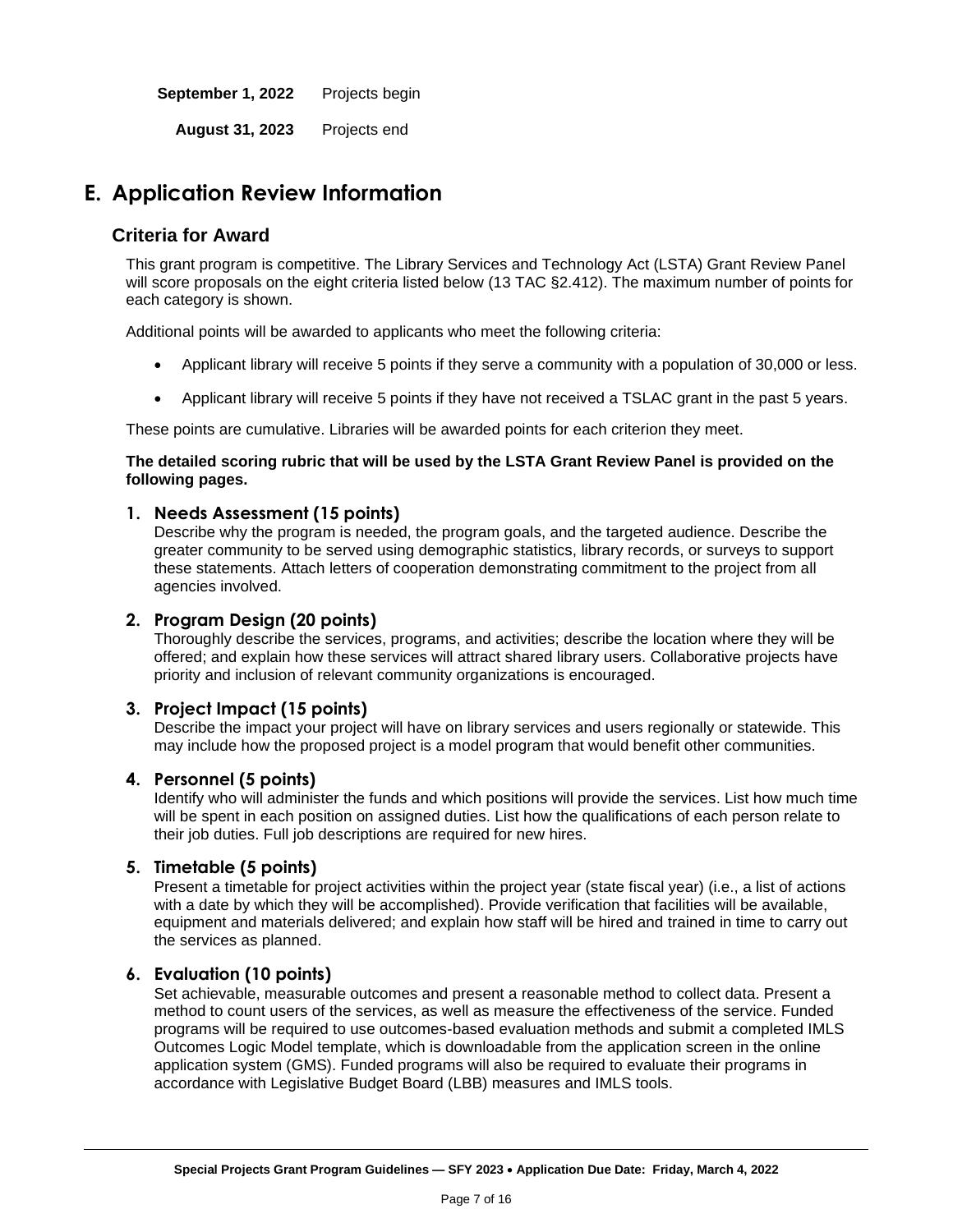#### **7. Budget (20 points)**

Provide a complete budget for the proposed project and fully justify the budget by describing how budgeted items will contribute to the project; identify a source for the stated costs (e.g., city pay classification for staff, catalog, city/county bid list for equipment, or vendor quote); costs are reasonable to achieve project objectives. If new staff members are to be hired, grant applicants should consider the time for a realistic hiring process to occur. There is no requirement for cost sharing, matching funds, or cost participation with this grant program.

#### **8. Sustainability (10 points)**

Describe the resources that will be used to support the services developed through the grant in the future. A written commitment of future support from governing bodies is desirable, but not required.

#### **Peer Review (13 TAC §2.113)**

- (a) The commission may use peer review panels to evaluate applications in competitive grant programs.
- (b) The director and librarian may select professionals, citizens, community leaders, and agency and library staff to evaluate grant applications. Peer reviewers must have appropriate training or service on citizen boards in an oversight capacity and may not evaluate grant applications in which there is, or is a possible appearance of, a conflict of interest.
- (c) The agency staff will distribute selected applications to reviewers and will provide written instructions or training for peer reviewers. Reviewers must complete any training prior to reviewing applications.
- (d) The reviewers score each application according to the review criteria and requirements stated in the grant guidelines.
- (e) Each peer review evaluation of an application for competitive grants shall be appropriately documented by the peer reviewer conducting the evaluation. The documentation shall include the scores assigned by the peer reviewer. The peer reviewer may also include comments that may be shared with the applicant.
- (f) To be eligible for review, each application must be submitted by the specified deadline with all required components and all necessary authorization signatures.

#### **Funding Decisions (13 TAC §2.114)**

- (a) The agency staff will submit a recommended priority-ranked list of applicants for possible funding. Final approval of a grant award is solely at the determination of the Texas State Library and Archives Commission.
- (b) Applications for grant funding will be evaluated only upon the information provided in the written application.
- (c) The agency staff may negotiate with selected applicants to determine the terms of the award. To receive an award, the applicant must accept any additional or special terms and conditions listed in the grant contract and any changes in the grant application.
- (d) The agency staff will notify unsuccessful applicants in writing.

#### **Awarding of Grants (13 TAC §2.115)**

The commission has the right to reject applications or cancel or modify a grant solicitation at any point before a contract is signed. The award of any grant is subject to the availability of funds.

#### **TSLAC Staff Responsibility (13 TAC §2.117)**

The Texas State Library and Archives Commission (TSLAC) staff will review each application packet for the following:

- Legal eligibility of the institution to participate in this grant program and appropriate authorizing signature
- Conformance to the federal and state regulations pertaining to grants
- Inclusion of unallowable costs
- Errors in arithmetic or cost calculations
- Submission of all required forms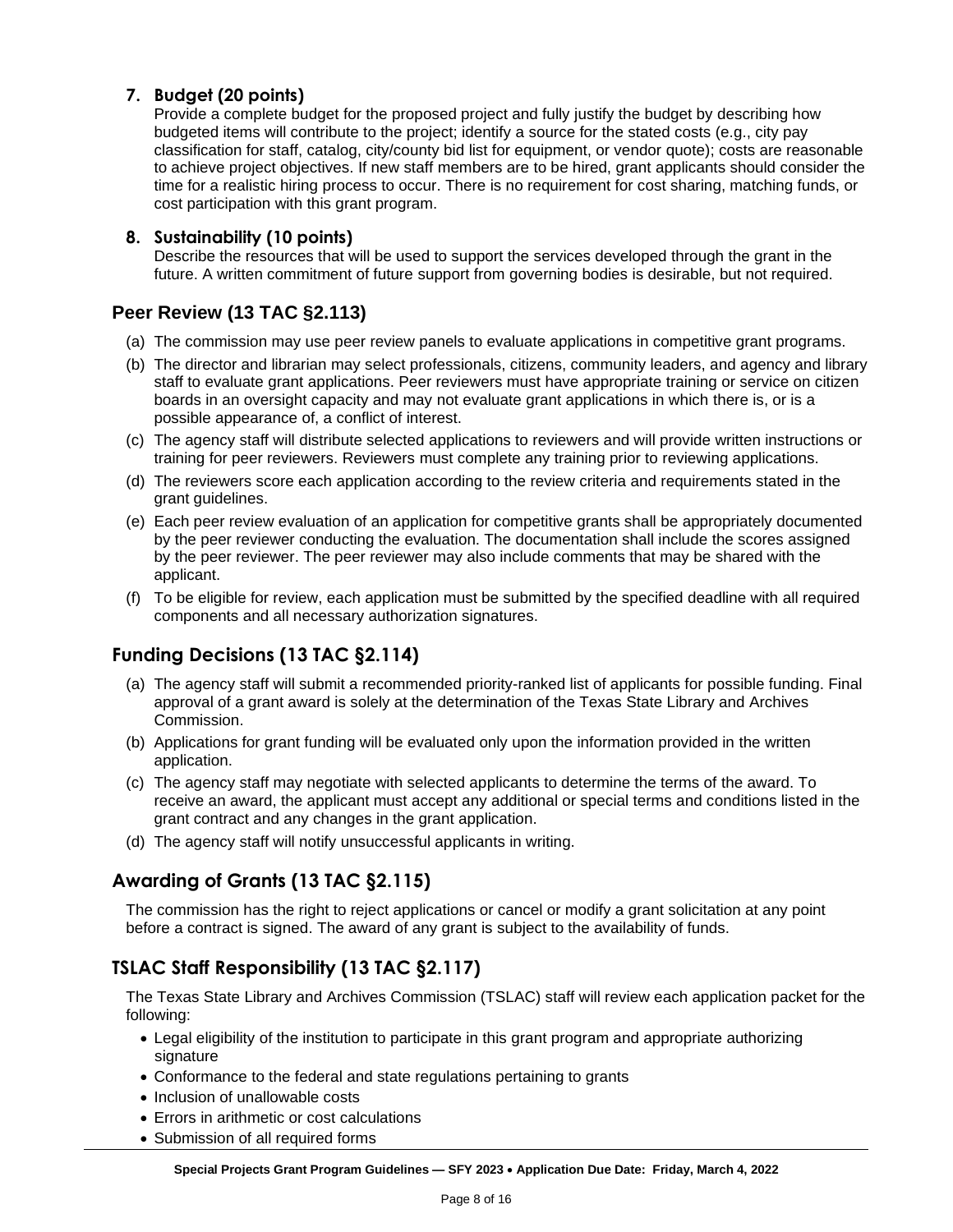- Compliance with submission procedures and deadlines
- Relevance and appropriateness of the project design and activities to the purpose of the grant program

Agency staff will raise issues and questions regarding the needs, methods, staffing, and costs of the applications. Staff will also raise concerns regarding the relevance and appropriateness of the project design and activities to the purpose of the grant program. Staff comments will be sent to the grant review panel with the applications for consideration by the panel.

Applicants will be sent a copy of the staff comments to give applicants an opportunity to respond in writing. Applicants may not modify the grant proposal in any way; however, applicants' responses to staff will be distributed to the panel.

Applications with significant errors, omissions, or eligibility issues will not be rated. Applications in which the project design and activities are not relevant and appropriate to the purpose of the grant program will be ineligible.

Agency staff will be available to offer technical assistance to reviewers.

#### **Grant Review Panel Responsibility (13 TAC §2.117)**

Applications will be scored using the following process:

- (1) The peer reviewers will review all complete and eligible grant applications forwarded to them by agency staff and complete a rating form for each. Each reviewer will evaluate the proposal in relation to the specific requirements of the criteria and will assign a value, depending on the points assigned to each criterion.
- (2) No reviewer who is associated with an applicant or with an application, or who stands to benefit directly from an application, will evaluate that application. Any reviewer who feels unable to evaluate a particular application fairly may choose not to review that application.
- (3) Reviewers will consider and assess the strengths and weaknesses of any proposed project only on the basis of the documents submitted. Considerations of geographical distribution, demographics, type of library, or personality will not influence the assessment of a proposal by the review panel. The panel members must make their own, individual, decisions regarding the applications. The panel may discuss applications. The panel's recommendations will be compiled from the individual assessments, not as the result of a collective decision or vote.
- (4) Reviewers may not discuss proposals with any applicant before the proposals are reviewed. Agency staff is available to provide technical assistance to reviewers. Agency staff will conduct all negotiations and communications with the applicants.
- (5) Reviewers may recommend setting conditions for funding a given application or group of applications (e.g., adjusting the project budget, revising project objectives, modifying the timetable, amending the evaluation methodology, etc.). The recommendation must include a statement of the reasons for setting such conditions. Reviewers who are ineligible to evaluate a given proposal will not participate in the discussion of funding conditions.
- (6) Reviewers will submit their evaluation forms to the agency. In order to be counted, the forms must arrive before the specified due date.

#### **Decision Making Process (13 TAC §2.118)**

To be considered eligible for funding by the commission, any application must receive a minimum adjusted mean score of more than 60 percent of the maximum points available. To reduce the impact of scores that are exceedingly high or low, or otherwise outside the range of scores from other reviewers, agency staff will tabulate the panel's work using calculations such as an adjusted mean score.

- (1) Applications will be ranked in priority order by score for consideration by the commission.
- (2) If insufficient funds remain to fully fund the next application, the staff will negotiate a reduced grant with the next ranked applicant.
- (3) If the panel recommends funding an application that, for legal, fiscal, or other reasons, is unacceptable to the staff, a contrary recommendation will be made. The applicant will be informed of this situation prior to presentation to the commission and may negotiate a revision to the application. A positive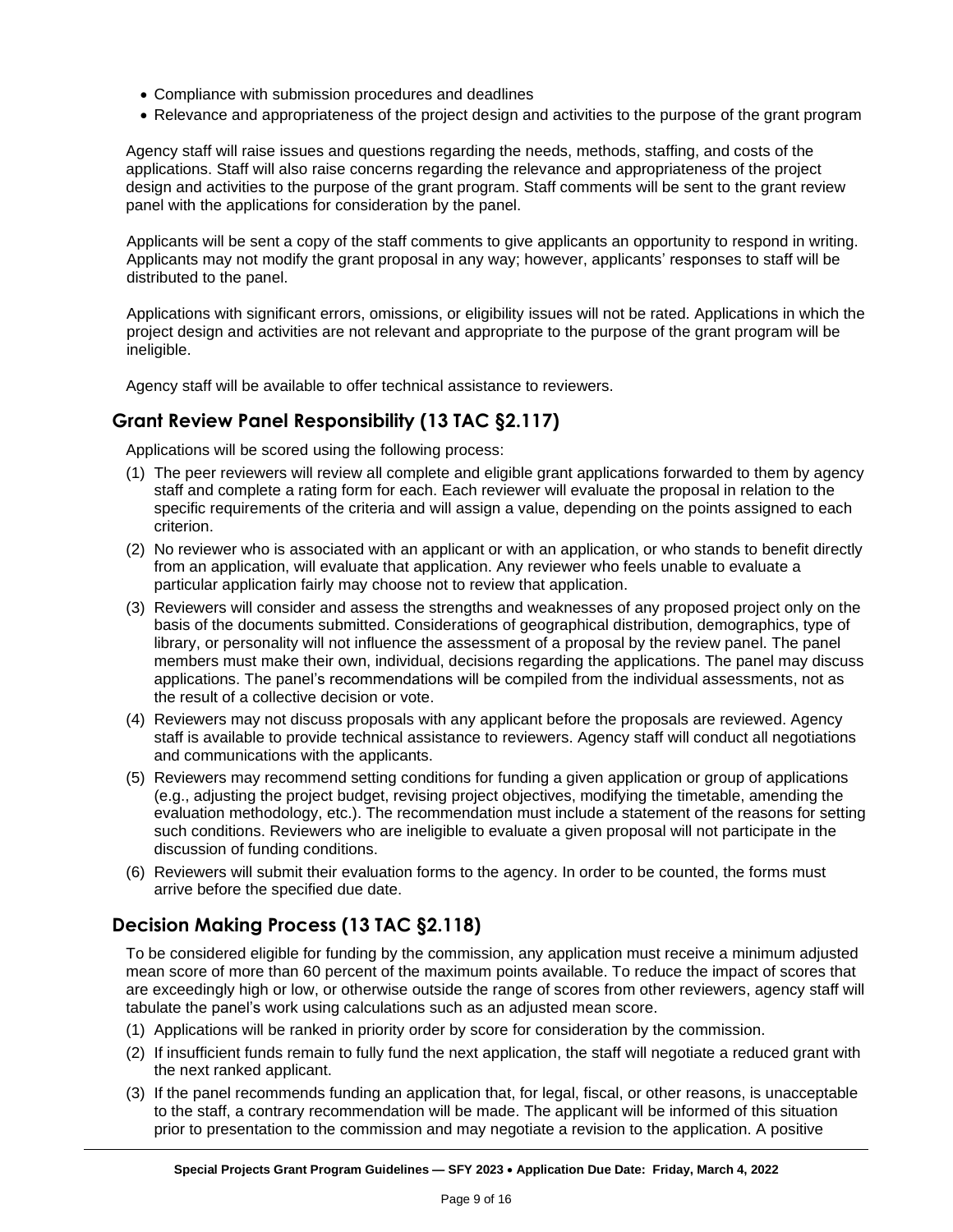recommendation to the commission will be contingent upon successfully completing these negotiations prior to the commission meeting.

(4) If the panel is unable to produce a set of recommendations for funding, the agency staff will use the same evaluation procedures to develop recommendations to the commission.

### **Multiple Applications (13 TAC §2.119)**

Applicants for competitive grants may submit more than one grant application for different projects, in different grant programs. Applicants may not submit the same, or nearly the same, application in more than one grant category. Applicants may submit more than one grant application for a grant program if the grant program has specified categories for application and the proposals submitted are not the same, or nearly the same, project.

#### **Scoring Rubric**

#### **Project Scoring Total in Eight Areas: 100 points**

Relevance and appropriateness of the project design and activities to the goals and purpose of the Special Projects grant program will be considered in the scoring of all criteria. Members of the LSTA Grant Review Panel may score each criterion as follows:

**0-1 points:** Project does not meet the goals and purposes of the Special Projects grant program. **2-3 points:** Project partially meets the goals and purposes of the Special Projects grant program. **4-5 points:** Project is a clear fit for the goals and purposes of the Special Projects grant program.

#### **1. Abstract**

- Overview and summary of project
- Concise (1,000 characters)
- Includes: who, what, where, when, why, for whom

#### **2. Needs Assessment (Points: Raw score = 5 max, weight = 3; Final score = 15 max)**

Applicants describe why the program is needed, the program goals and audience. They describe the greater community to be served. They include demographic statistics, library records, or surveys to support these statements. They attach letters of cooperation showing commitment to the project from agencies to be involved.

| 0-1 points                                                                                                                                                                                                                                                                                                                                                                                             | 2-3 points                                                                                                                                                                                                                                                                                                                                                            | 4-5 points                                                                                                                                                                                                                                                                                                                                                                                                                                                                                                        |
|--------------------------------------------------------------------------------------------------------------------------------------------------------------------------------------------------------------------------------------------------------------------------------------------------------------------------------------------------------------------------------------------------------|-----------------------------------------------------------------------------------------------------------------------------------------------------------------------------------------------------------------------------------------------------------------------------------------------------------------------------------------------------------------------|-------------------------------------------------------------------------------------------------------------------------------------------------------------------------------------------------------------------------------------------------------------------------------------------------------------------------------------------------------------------------------------------------------------------------------------------------------------------------------------------------------------------|
| • Provides no evidence of<br>need for program.<br>• Program goals and audience<br>are not defined.<br>• Does not describe needs<br>assessment process and/or<br>how need was determined<br>(i.e., no description of<br>community served,<br>demographic statistics,<br>library records or evidence<br>or surveys).<br>• If partners are part of the<br>Project, no letters of support<br>are provided. | • Provides partial/some<br>evidence of need for program.<br>• Program goals and audience<br>are defined but show little to<br>no connection to description of<br>need.<br>• Needs assessment process<br>seems vague and<br>incompletely describes how<br>stated need was determined.<br>• If partners are part of the<br>Project, letters of support are<br>provided. | • Provides clear and<br>convincing evidence of need<br>for program and why they are<br>best suited to meet this need.<br>• Program goals and audience<br>are clearly connected to<br>description of need.<br>• Clearly describes needs<br>assessment process<br>including how stated need<br>was determined (e.g.,<br>statistics, records, surveys).<br>• If partners are part of the<br>Project, letters of support are<br>provided that clearly define<br>roles and responsibilities of<br>partnering agencies. |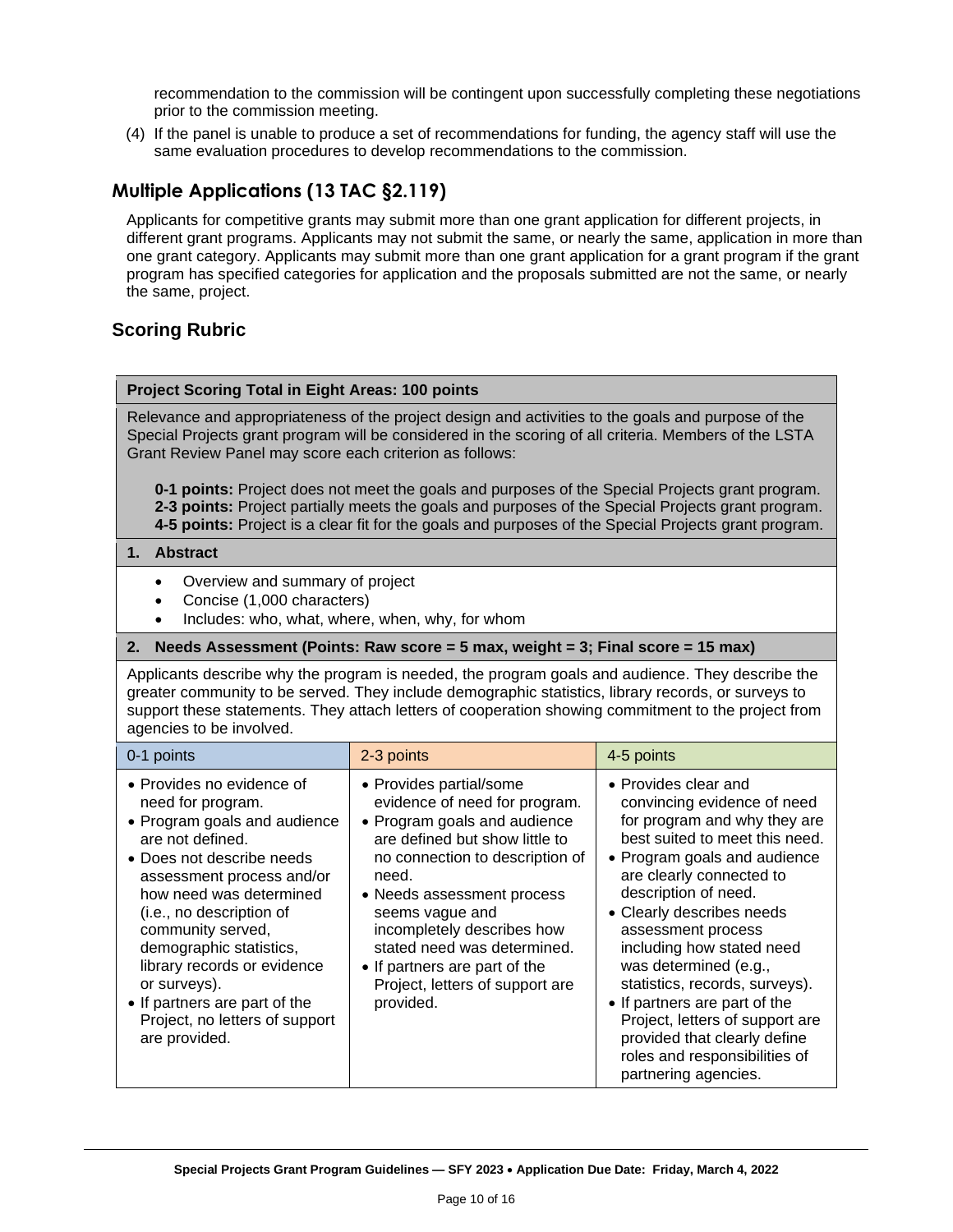#### **3. Program Design (Points: Raw score = 5 max, weight = 4; Final score = 20 max)**

Applicants thoroughly describe services, programs, activities; describe the location where they will be offered; and explain how these services will attract shared library users. Collaborative projects have priority and inclusion of relevant community organizations is encouraged.

| 0-1 points                                                                                                                                                                                                                                                                                                                                                                                 | 2-3 points                                                                                                                                                                                                                                                                                                                                                                                                                        | 4-5 points                                                                                                                                                                                                                                                                                                                                                                                                                                                                                                                                                                                           |
|--------------------------------------------------------------------------------------------------------------------------------------------------------------------------------------------------------------------------------------------------------------------------------------------------------------------------------------------------------------------------------------------|-----------------------------------------------------------------------------------------------------------------------------------------------------------------------------------------------------------------------------------------------------------------------------------------------------------------------------------------------------------------------------------------------------------------------------------|------------------------------------------------------------------------------------------------------------------------------------------------------------------------------------------------------------------------------------------------------------------------------------------------------------------------------------------------------------------------------------------------------------------------------------------------------------------------------------------------------------------------------------------------------------------------------------------------------|
| • Services, programs and<br>activities lack definition and<br>are unclear. Project appears<br>to lack direction and<br>planning and does not relate<br>to described needs.<br>• Does not describe<br>location(s) where project will<br>be offered or is vague.<br>• Does not describe how<br>project services will attract<br>library users.<br>• Issue of collaboration not<br>addressed. | • Services, programs and<br>activities are defined. Project<br>has direction and some<br>relationship to described<br>needs.<br>• Location where services will<br>be offered is described but<br>does not clearly relate to<br>project activities and described<br>needs.<br>• Describes how project<br>services will attract library<br>users.<br>• Issue of collaboration<br>addressed, even if not a<br>collaborative project. | • Services, programs and<br>activities are clearly defined,<br>including timelines and<br>resources required. Project<br>shows evidence of clear<br>direction and planning and<br>strong relationship to<br>described needs.<br>• Location where services will<br>be offered is described and<br>clearly relates to project<br>activities and described<br>needs.<br>• Clearly describes how project<br>services will attract library<br>users and ties to project<br>activities and described<br>needs.<br>• Collaborative project;<br>collaboration clearly<br>addressed and described in<br>full. |
| Project Impact (Points: Raw score = 5 max, weight = 3; Final score = 15 max)<br>4.                                                                                                                                                                                                                                                                                                         |                                                                                                                                                                                                                                                                                                                                                                                                                                   |                                                                                                                                                                                                                                                                                                                                                                                                                                                                                                                                                                                                      |
| Applicants describe the impact their project will have on library services and users locally, as well as<br>regionally or statewide. This may include how the proposed project is a model program that would<br>benefit other regions of the state.                                                                                                                                        |                                                                                                                                                                                                                                                                                                                                                                                                                                   |                                                                                                                                                                                                                                                                                                                                                                                                                                                                                                                                                                                                      |
| 0-1 points                                                                                                                                                                                                                                                                                                                                                                                 | 2-3 points                                                                                                                                                                                                                                                                                                                                                                                                                        | 4-5 points                                                                                                                                                                                                                                                                                                                                                                                                                                                                                                                                                                                           |
| • Does not address any of the                                                                                                                                                                                                                                                                                                                                                              | • Describes impact of the                                                                                                                                                                                                                                                                                                                                                                                                         | • Describes both impact and                                                                                                                                                                                                                                                                                                                                                                                                                                                                                                                                                                          |

| association with the library<br>have on library services and<br>project will have on library<br>services and library users.<br>services and library users.<br>library users.<br>• Does not address larger<br>• Addresses larger issues but<br>• Addresses larger issues<br>clearly and ties them to local<br>does not tie these issues to<br>issues that the project may<br>address.<br>local project.<br>project. |
|--------------------------------------------------------------------------------------------------------------------------------------------------------------------------------------------------------------------------------------------------------------------------------------------------------------------------------------------------------------------------------------------------------------------|
|--------------------------------------------------------------------------------------------------------------------------------------------------------------------------------------------------------------------------------------------------------------------------------------------------------------------------------------------------------------------------------------------------------------------|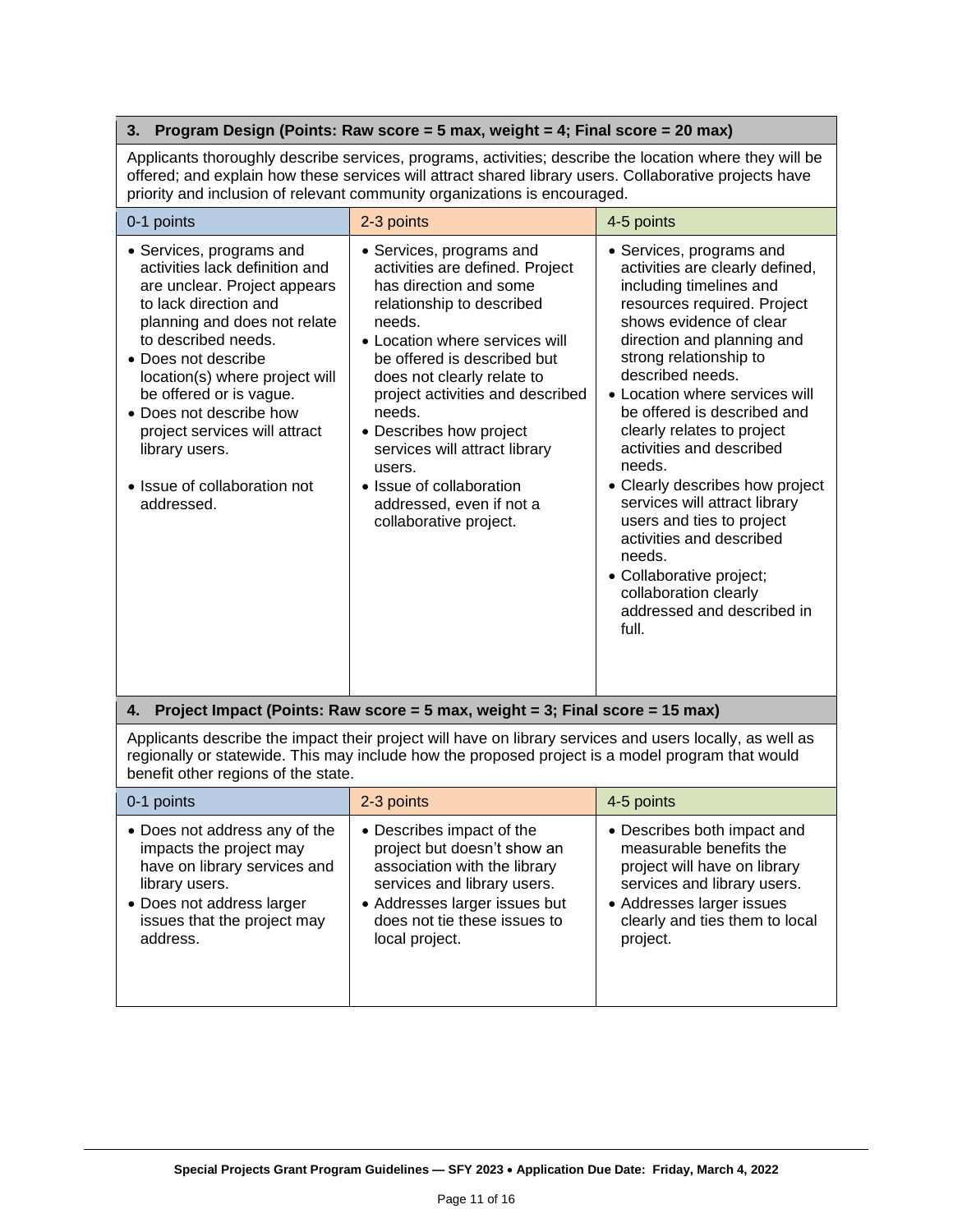#### **5. Personnel (Points: Raw score = 5 max, weight = 1; Final score = 5 max)**

Applicants identify who will administer the funds and which positions will provide the services. List how much time will be spent in each position on assigned duties. List how the qualifications of each person relate to their job duties. Full job descriptions are required for new hires.

| 0-1 points                                                                                                                                                                                                                                                              | 2-3 points                                                                                                                                                                                                                                                                                                    | 4-5 points                                                                                                                                                                                                                                                                                                                                                                                                                               |
|-------------------------------------------------------------------------------------------------------------------------------------------------------------------------------------------------------------------------------------------------------------------------|---------------------------------------------------------------------------------------------------------------------------------------------------------------------------------------------------------------------------------------------------------------------------------------------------------------|------------------------------------------------------------------------------------------------------------------------------------------------------------------------------------------------------------------------------------------------------------------------------------------------------------------------------------------------------------------------------------------------------------------------------------------|
| • Does not identify fiscal agent<br>and which positions will<br>provide services.<br>• No description of time spent<br>in each position. on<br>assigned duties<br>• No description of<br>qualifications of key<br>personnel.<br>• No job descriptions for new<br>hires. | • Fiscal agent identified without<br>explanation and positions<br>briefly described.<br>• Time spent on project by each<br>staff member briefly identified.<br>• Some description of<br>qualifications of key personnel.<br>• Partial or seemingly<br>incomplete job descriptions<br>available for new hires. | • Fiscal agent identified with<br>full explanation and positions<br>that will provide the services<br>fully described.<br>• Time spent on project by<br>each staff member identified<br>and justified.<br>• Describes qualifications of<br>key personnel in detail,<br>including experience with<br>similar projects, and how<br>each will contribute to the<br>project's success.<br>• Full job descriptions provided<br>for new hires. |

#### **6. Timetable (Points: Raw score = 5 max, weight = 1; Final score = 5 max)**

Applicants present a timetable for project activities within the fiscal year (i.e., a list of actions with a date by which they will be accomplished); provide verification that facilities will be available, equipment and materials delivered; and explain how staff will be hired and trained in time to carry out the services as planned.

| 0-1 points                                                                                                                                                                                                                                                                                                           | 2-3 points                                                                                                                                                                                                                                                                                                                                                                                                                                                     | 4-5 points                                                                                                                                                                                                                                                                                                                                                                                                                                                                                                                                                 |
|----------------------------------------------------------------------------------------------------------------------------------------------------------------------------------------------------------------------------------------------------------------------------------------------------------------------|----------------------------------------------------------------------------------------------------------------------------------------------------------------------------------------------------------------------------------------------------------------------------------------------------------------------------------------------------------------------------------------------------------------------------------------------------------------|------------------------------------------------------------------------------------------------------------------------------------------------------------------------------------------------------------------------------------------------------------------------------------------------------------------------------------------------------------------------------------------------------------------------------------------------------------------------------------------------------------------------------------------------------------|
| • Timetable is missing or<br>incomplete (i.e., does not<br>include a list of actions with<br>specific target dates for<br>completion).<br>• No verification regarding<br>facilities, equipment and/or<br>materials.<br>• No explanation of hiring or<br>training of staff to carry out<br>project in project period. | • Timetable exists but is not<br>clearly relevant to achieving<br>the project goals.<br>• Timetable seems<br>unachievable within the<br>project period.<br>• Some verification regarding<br>facilities, equipment and/or<br>materials, but not clearly<br>related to project.<br>• Brief or incomplete<br>explanation of hiring or<br>training of staff to carry out<br>project in project period.<br>• No time given for staff to be<br>hired, if applicable. | $\bullet$ Timetable includes a list of<br>actions with specific target<br>dates and is clearly relevant<br>to achieving the established<br>objectives.<br>• Timetable seems achievable<br>within the project period.<br>• Use of facilities, equipment<br>and/or materials fully<br>explained and relevant to<br>project and project goals.<br>• Full explanation of hiring or<br>training of staff that will allow<br>project to be carried out<br>during the project period.<br>• Realistic timeline given for<br>hiring of new staff, if<br>applicable. |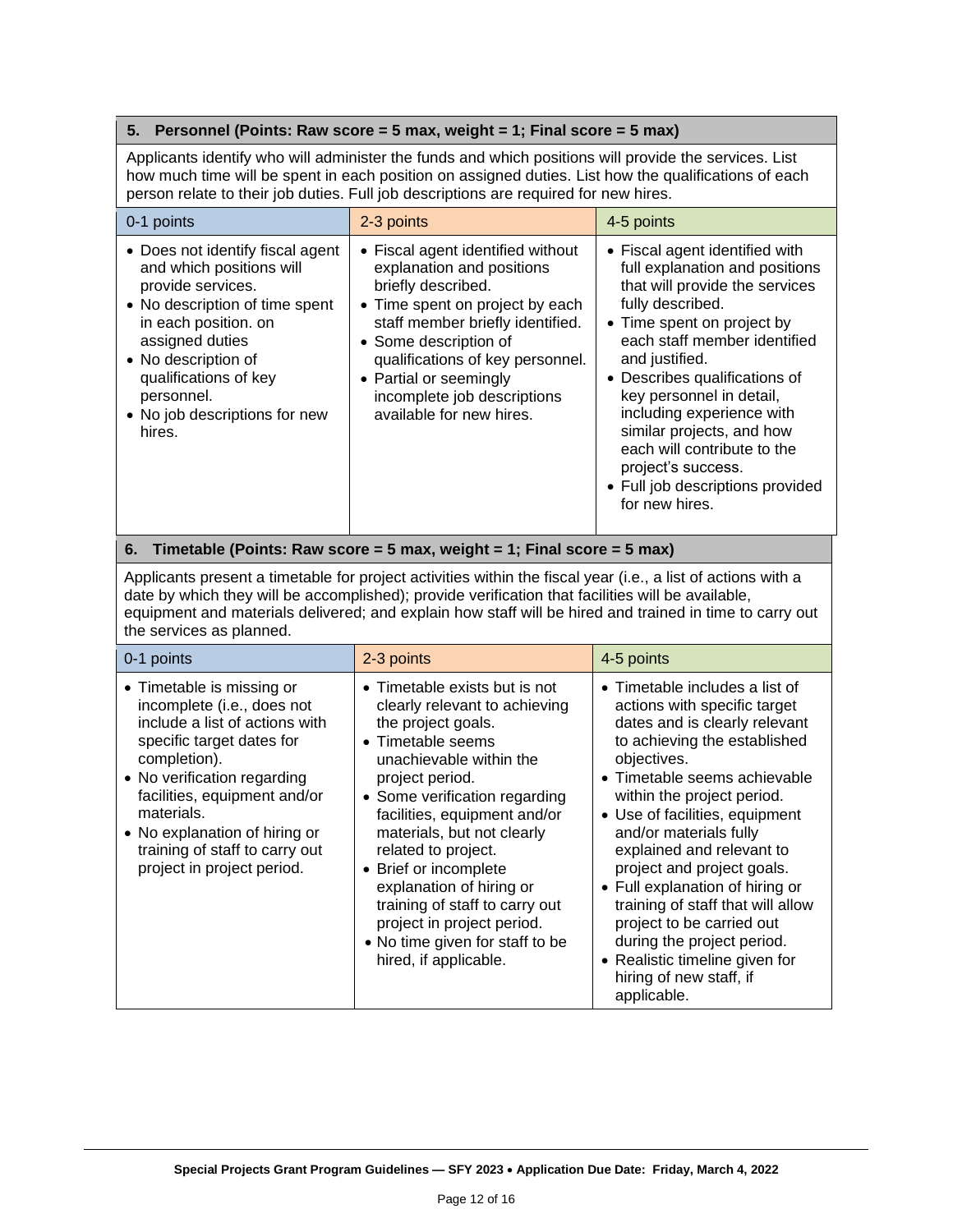#### **7. Evaluation (Points: Raw score = 5 max, weight = 2; Final score = 10 max)**

Applicants set achievable, measurable outcomes, and present a reasonable method to collect data. Applicants present a method to count users of the services as well as measure the effectiveness of the services using IMLS tools and LBB measures.

**Note:** Some projects will not lend themselves to outcomes-based evaluation (OBE). TSLAC strongly encourages the use of OBE, we do not require it for proposals, and points should not be deducted from strong evaluation plans that use outputs instead of outcomes when it is reasonable not to employ OBE.

| 0-1 points                                                                                                                                                                                                                                     | 2-3 points                                                                                                                                                                                                                                                                                              | 4-5 points                                                                                                                                                                                                                                                                                                                                                                                                                                                                                                                                 |
|------------------------------------------------------------------------------------------------------------------------------------------------------------------------------------------------------------------------------------------------|---------------------------------------------------------------------------------------------------------------------------------------------------------------------------------------------------------------------------------------------------------------------------------------------------------|--------------------------------------------------------------------------------------------------------------------------------------------------------------------------------------------------------------------------------------------------------------------------------------------------------------------------------------------------------------------------------------------------------------------------------------------------------------------------------------------------------------------------------------------|
| • Does not include either<br>project outputs or outcomes.<br>• No method to collect data<br>provided.<br>• No method to count users of<br>services or measure<br>effectiveness of services.<br>• Will not determine success of<br>the project. | • Provides project outputs<br>and/or outcomes but do not<br>clearly relate to project.<br>• Method to collect data<br>provided.<br>• Method to count users of<br>services provided, but not to<br>measure effectiveness of<br>services.<br>• Provides some indication of<br>the success of the project. | • Clearly describes appropriate<br>project outputs and/or<br>outcomes.<br>• Method to collect data is<br>provided that clearly relates<br>to project services and<br>documented need.<br>• Method to count users of<br>services and measure<br>effectiveness of services<br>provided.<br>• Will effectively determine<br>success of the project and its<br>impact.<br>• Project evaluation can be<br>used as model for other<br>similar projects.<br>• Project evaluation<br>incorporates "best practices"<br>from other similar projects. |

#### **8. Budget (Points: Raw score = 5 max, weight = 4; Final score = 20 max)**

Applicants provide a complete budget for the proposed project and fully justify the budget by describing how budgeted items will contribute to the project; identify a source for the stated costs (e.g., city pay classification for staff, catalog or city/county bid list for equipment); the costs are reasonable to achieve project objectives. If new staff members are to be hired, applicants consider the time for a realistic hiring process to occur.

| 0-1 points                                                                                                                                           | 2-3 points                                                                                                                                                                                                                                                                                                                     | 4-5 points                                                                                                                                                                                                                                                                                 |
|------------------------------------------------------------------------------------------------------------------------------------------------------|--------------------------------------------------------------------------------------------------------------------------------------------------------------------------------------------------------------------------------------------------------------------------------------------------------------------------------|--------------------------------------------------------------------------------------------------------------------------------------------------------------------------------------------------------------------------------------------------------------------------------------------|
| • Budget table is incomplete.<br>• Provides no narrative<br>description (justification),<br>beyond the budget column, of<br>how funds will be spent. | • Budget table is complete.<br>• Budget narrative description<br>exists but does not clearly<br>relate to the project and<br>sources for costs are not<br>stated.<br>• Items listed in the budget<br>description do not match<br>those in the budget form.<br>• Costs do not seem<br>reasonable and description is<br>unclear. | • Budget table is complete and<br>clearly describes how the<br>dollars will be used for the<br>project.<br>• Clearly identifies source of<br>stated costs and justification<br>for their reasonableness.<br>• Items listed in the budget<br>description match those in the<br>budget form. |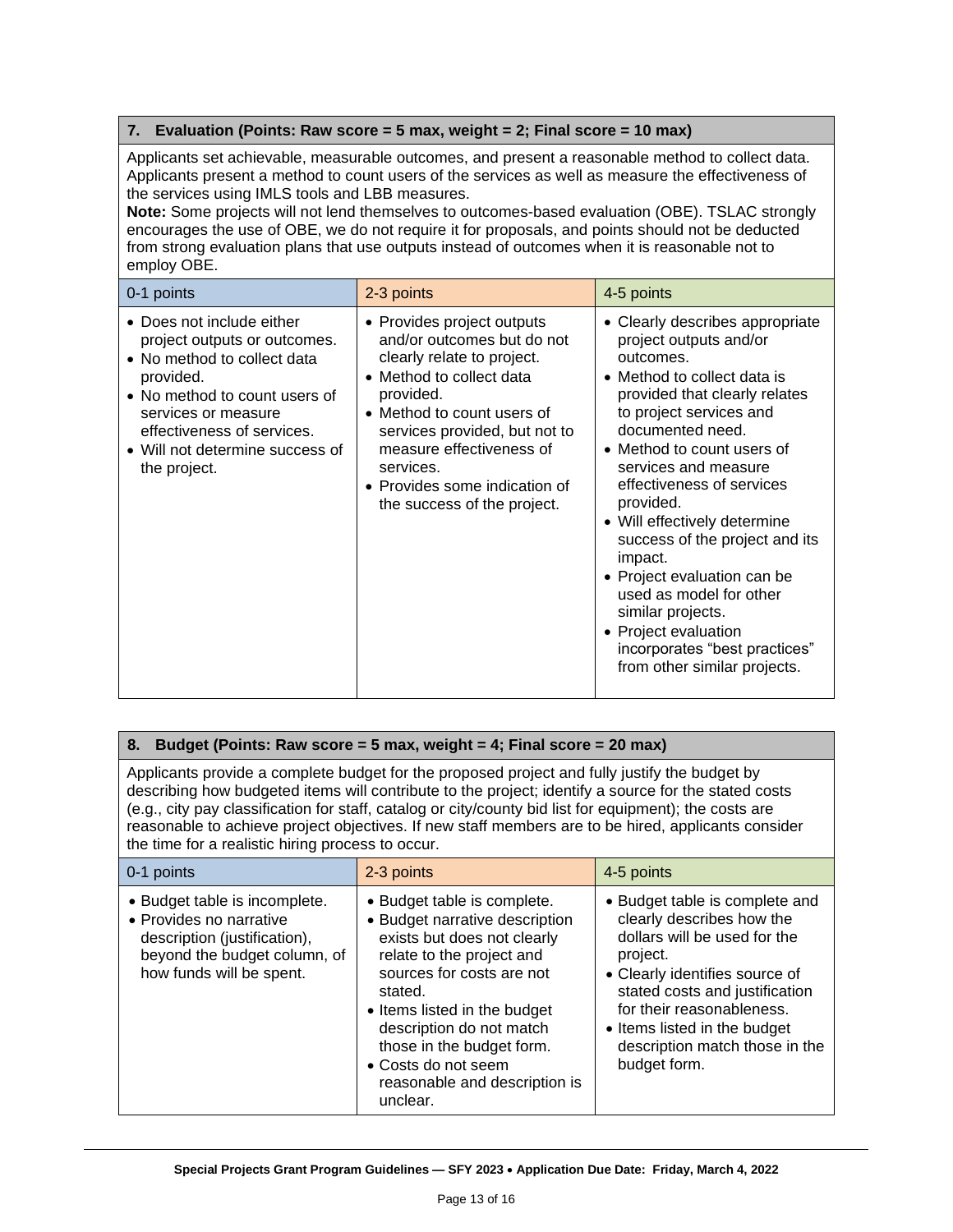#### **9. Sustainability (Points: Raw score = 5 max, weight = 2; Final score = 10 max)**

Applicants describe the resources that will be used to support and sustain the services developed through the grant in the future. A written commitment of future support from governing bodies is desirable, but not required.

| $\vert$ 0-1 points                                                                                                          | 2-3 points                                                            | 4-5 points                                                                                                                                              |  |
|-----------------------------------------------------------------------------------------------------------------------------|-----------------------------------------------------------------------|---------------------------------------------------------------------------------------------------------------------------------------------------------|--|
| • Description of resources used<br>to support and sustain the<br>project after grant completion<br>is vague and unspecific. | • Some evidence of future<br>support and sustainability<br>described. | • Clear evidence of<br>sustainability described.<br>• A written commitment of<br>future support from governing<br>bodies is provided, if<br>applicable. |  |
| 10. Extra Points - Up to 10 Extra Points                                                                                    |                                                                       |                                                                                                                                                         |  |
| 5 pointe: Awarded if applicant library convector community with a population of 20,000 or local                             |                                                                       |                                                                                                                                                         |  |

5 points: Awarded if applicant library serves a community with a population of 30,000 or less. 5 points: Awarded if applicant library has not received a TSLAC grant in the past 5 years.

# <span id="page-13-0"></span>**F. Award Administration Information**

#### **Notice of Award**

Applicants will be notified of the grant review panel's recommendations via e-mail. The notification will include the applicant rankings, panel recommendation, panel comments and scores relevant to respective applications, and protest procedures, which are also included in this notice.

The panel recommendations will be submitted to the Texas State Library and Archives Commission at its August meeting for consideration and approval. Once the awards have been approved, successful applicants will receive instructions on how to proceed and mandatory training required for all TSLAC competitive grant recipients.

#### **Protest Procedure — Texas State Library and Archives Commission, 13 TAC §2.55**

- (a) An aggrieved person who is not satisfied with a decision, procedure, or service received from the staff of the Texas State Library and Archives Commission or who is an actual or prospective bidder, grantee, or contractor aggrieved in connection with a solicitation, evaluation, or award may file a protest with the Director and Librarian in accordance with this rule.
- (b) A protest must be submitted to the Director and Librarian within 21 days after the person knows or should have known of the matter which is protested. The Director and Librarian has the discretion to allow a protest filed after 21 days if the protestant shows good cause for the late filing or if the protest raises an issue significant to the general policies and procedures of the commission.
- (c) The protestant shall mail or deliver a copy of the protest to all interested persons. The Director and Librarian will furnish a list of interested persons to a protestant. For protests of a competitive selection (bid, contract, or grant), interested persons shall include all persons who have submitted a bid, proposal, or application.
- (d) A protest must be in writing and identified as a protest under this section, and contain the following:
	- (1) A description of the protestant's interest in the matter
	- (2) The issue(s) to be resolved and remedy(s) requested
	- (3) The protestant's argument supporting the protest, including a statement of relevant facts and applicable law, specifying the statutes, rules, or other legal authority alleged to have been violated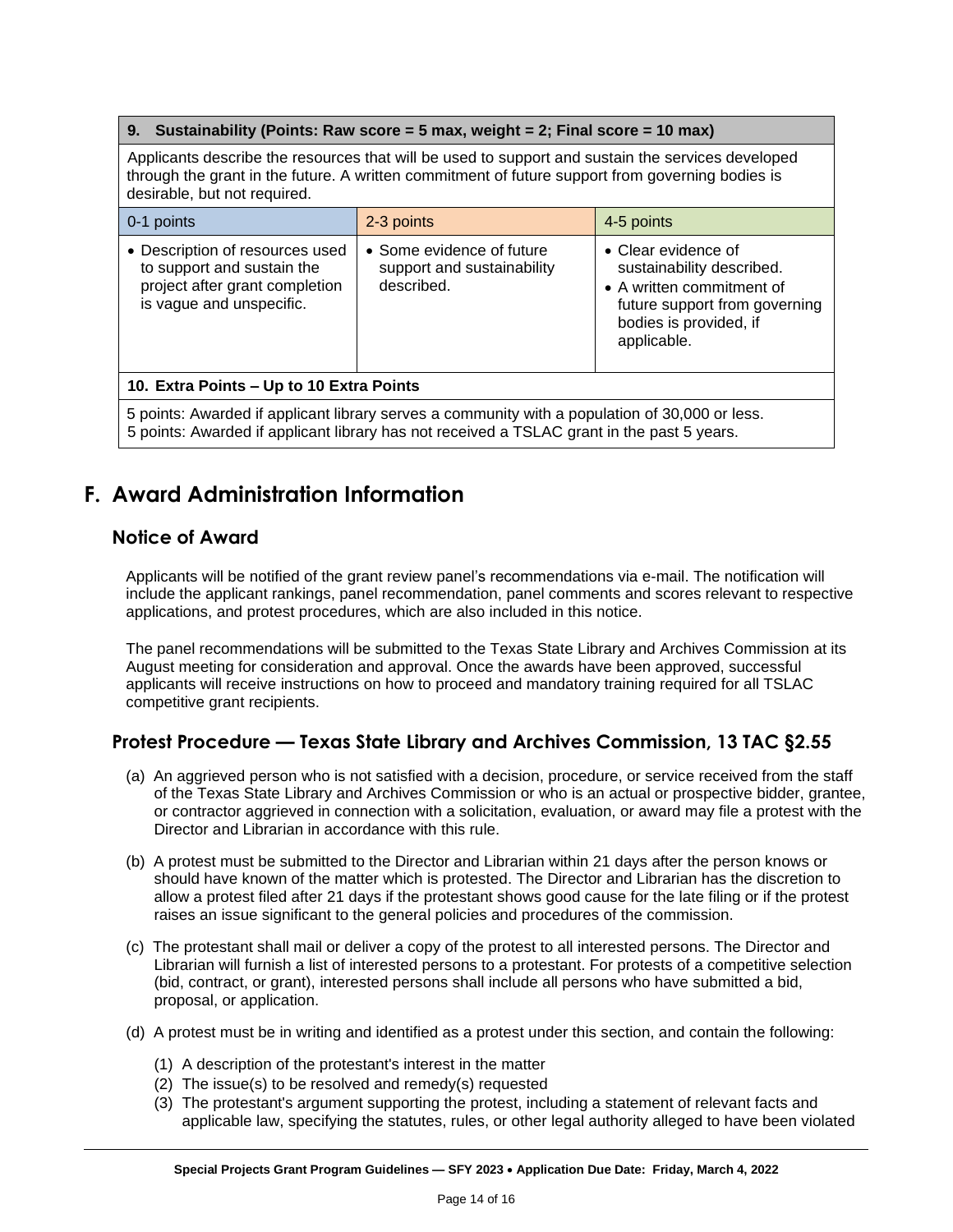- (4) The protestant's affirmation that facts set forth in the protest are true
- (5) A certification that a copy of the protest has been mailed or delivered to all interested persons
- (e) Upon receipt of a protest conforming to the requirements of this section, the commission shall not proceed with the solicitation, award, or contract until the protest is resolved, unless the Director and Librarian makes a written determination that delay would harm the substantial interests of the state.
- (f) The Director and Librarian has the authority to decide, settle, or resolve the protest and will make a written determination. The Director and Librarian may solicit written responses to the protest from other parties. The Director and Librarian shall inform the protesting party and other interested parties by letter of his determination, and how to appeal the determination to the commission.
- (g) An interested party may appeal the determination of the Director and Librarian. An appeal must be in writing and conform to paragraphs (1) - (3) of this subsection:
	- (1) The appeal must be received in the office of the Director and Librarian no later than 15 days after the date the determination is mailed to interested parties;
	- (2) A copy of the appeal must be mailed or delivered by the appealing party to all interested parties and contain a certification of mailing or delivery;
	- (3) The appealing party must state whether or not an opportunity is requested to make an oral presentation to the commission in open meeting.
- (h) The Director and Librarian shall refer the matter to the commission for their consideration at an open meeting.
- (i) The chair of the commission has the discretion to allow an appeal filed more than 15 days after the Director and Librarian's determination if the appealing party shows good cause for the late filing or if the appeal raises an issue significant to the general policies or procedures of the commission.
- (j) An interested party may file a response to an appeal of the determination of the Director and Librarian no later than seven days after the appeal is mailed or delivered.
- (k) Copies of the appeal and responses of interested parties, if any, shall be mailed to the commission by the Director and Librarian.
- (l) The chair of the commission has the discretion to decide whether or not a request for oral presentations will be granted and will set the order and amount of time for oral presentations that are allowed. The chair also has the discretion to decide whether presentations and written documents presented by Commission staff and interested parties will be allowed.
- (m) The commission will determine properly filed appeals and make its decision in open meeting. The commission shall vote to uphold or reverse the decision of the Director and Librarian. Failing a majority vote of a quorum of the commission, the Director and Librarian's decision is upheld. The commission's decision is final and not subject to judicial review under the statutes governing the commission.
- (n) A decision issued either by the commission in open meeting or in writing by the Director and Librarian shall be the final administrative action of the commission.
- (o) Documentation concerning a protest of a competitive selection is part of the commission's records series for that selection and is retained in accordance with the commission's approved records retention schedule.

#### **Policy Requirements**

TSLAC competitive grant recipients are subject to the Texas Grant Management Standards (TxGMS) (*[www.tdhca.state.tx.us/community-affairs/docs/TXGMS.pdf\)](../../../Emergency%20Grants/TSLAC%20ARPA/NOFO/www.tdhca.state.tx.us/community-affairs/docs/TXGMS.pdf)* and federal Office of Management and Budget (OMB) Uniform Administrative Requirements, Cost Principles, and Audit Requirements for Federal Awards (also known as the Supercircular) *[\(https://federalregister.gov/a/2013-30465\)](https://federalregister.gov/a/2013-30465).*